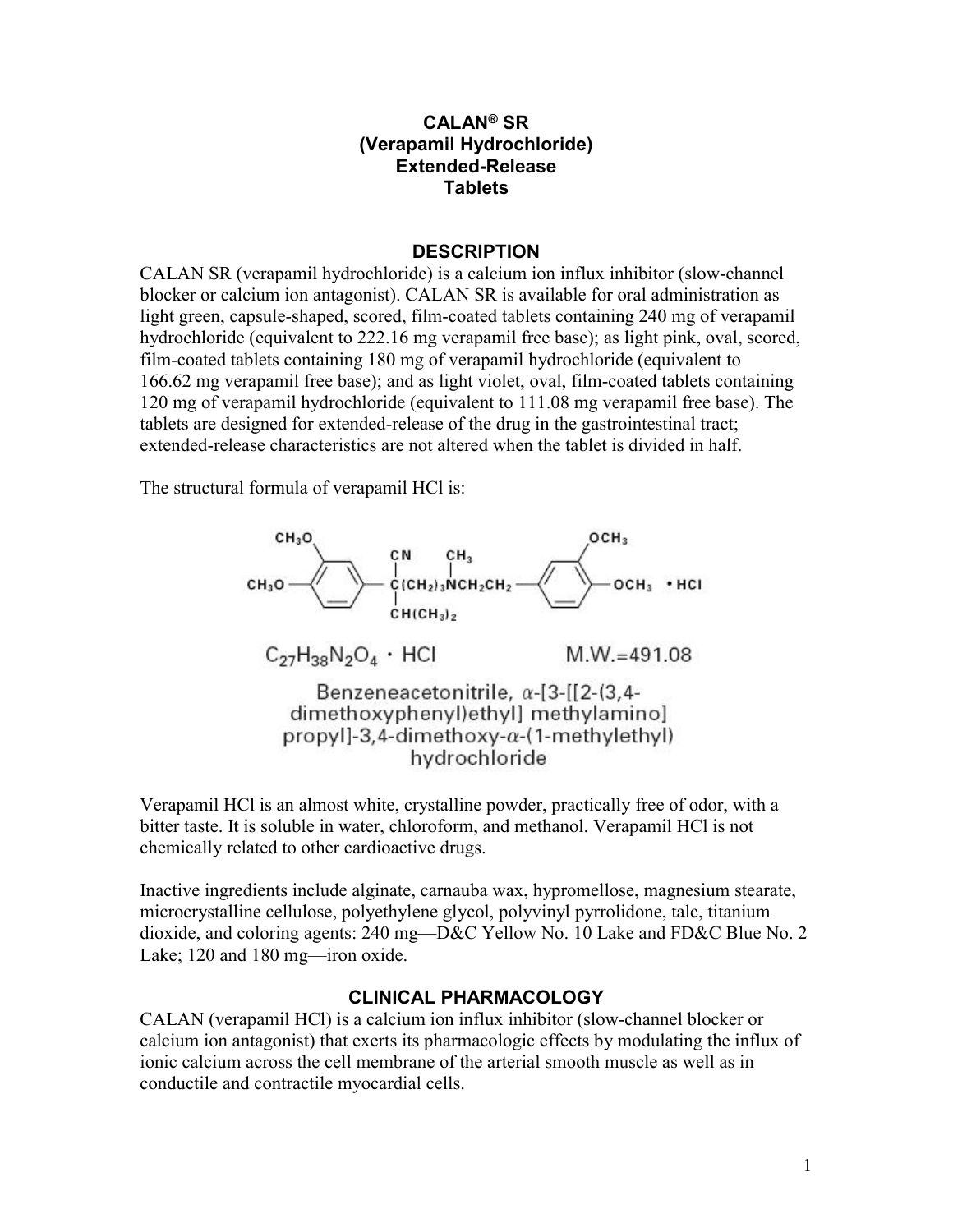## **Mechanism of action**

**Essential hypertension:** Verapamil exerts antihypertensive effects by decreasing systemic vascular resistance, usually without orthostatic decreases in blood pressure or reflex tachycardia; bradycardia (rate less than 50 beats/min) is uncommon (1.4%). During isometric or dynamic exercise, CALAN does not alter systolic cardiac function in patients with normal ventricular function.

CALAN does not alter total serum calcium levels. However, one report suggested that calcium levels above the normal range may alter the therapeutic effect of CALAN.

**Other pharmacologic actions of CALAN include the following:** CALAN dilates the main coronary arteries and coronary arterioles, both in normal and ischemic regions, and is a potent inhibitor of coronary artery spasm, whether spontaneous or ergonovine-induced. This property increases myocardial oxygen delivery in patients with coronary artery spasm and is responsible for the effectiveness of CALAN in vasospastic (Prinzmetal's or variant) as well as unstable angina at rest. Whether this effect plays any role in classical effort angina is not clear, but studies of exercise tolerance have not shown an increase in the maximum exercise rate–pressure product, a widely accepted measure of oxygen utilization. This suggests that, in general, relief of spasm or dilation of coronary arteries is not an important factor in classical angina.

CALAN regularly reduces the total systemic resistance (afterload) against which the heart works both at rest and at a given level of exercise by dilating peripheral arterioles.

Electrical activity through the AV node depends, to a significant degree, upon calcium influx through the slow channel. By decreasing the influx of calcium, CALAN prolongs the effective refractory period within the AV node and slows AV conduction in a rate-related manner.

Normal sinus rhythm is usually not affected, but in patients with sick sinus syndrome, CALAN may interfere with sinus-node impulse generation and may induce sinus arrest or sinoatrial block. Atrioventricular block can occur in patients without preexisting conduction defects (see **WARNINGS**).

CALAN does not alter the normal atrial action potential or intraventricular conduction time, but depresses amplitude, velocity of depolarization, and conduction in depressed atrial fibers. CALAN may shorten the antegrade effective refractory period of the accessory bypass tract. Acceleration of ventricular rate and/or ventricular fibrillation has been reported in patients with atrial flutter or atrial fibrillation and a coexisting accessory AV pathway following administration of verapamil (see **WARNINGS**).

CALAN has a local anesthetic action that is 1.6 times that of procaine on an equimolar basis. It is not known whether this action is important at the doses used in man.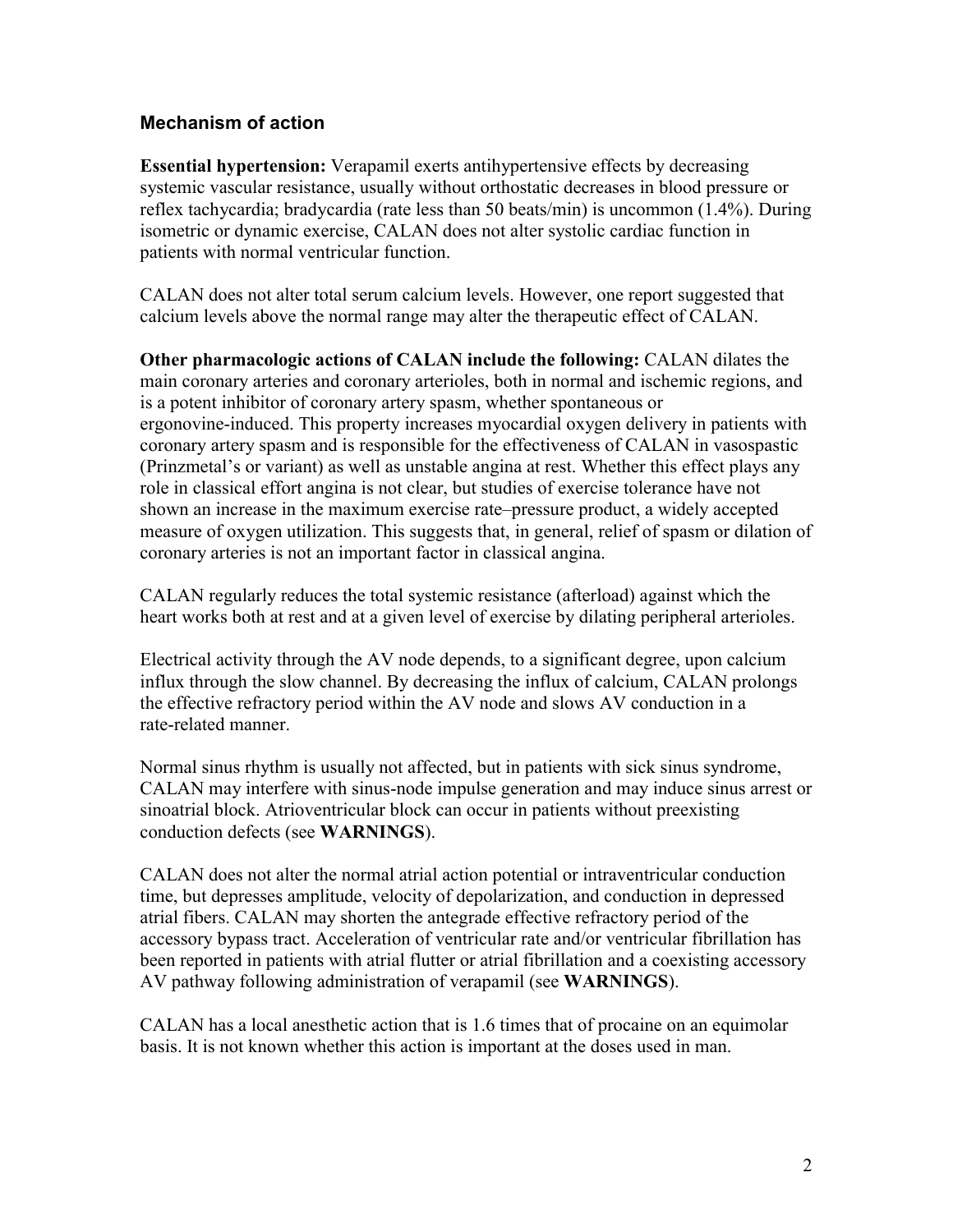**Pharmacokinetics and metabolism:** With the immediate-release formulation, more than 90% of the orally administered dose of CALAN is absorbed. Because of rapid biotransformation of verapamil during its first pass through the portal circulation, bioavailability ranges from 20% to 35%. Peak plasma concentrations are reached between 1 and 2 hours after oral administration. Chronic oral administration of 120 mg of verapamil HCl every 6 hours resulted in plasma levels of verapamil ranging from 125 to 400 ng/mL, with higher values reported occasionally. A nonlinear correlation between the verapamil dose administered and verapamil plasma level does exist. In early dose titration with verapamil, a relationship exists between verapamil plasma concentration and prolongation of the PR interval. However, during chronic administration this relationship may disappear. The mean elimination half-life in single-dose studies ranged from 2.8 to 7.4 hours. In these same studies, after repetitive dosing, the half-life increased to a range from 4.5 to 12.0 hours (after less than 10 consecutive doses given 6 hours apart). Half-life of verapamil may increase during titration. No relationship has been established between the plasma concentration of verapamil and a reduction in blood pressure.

Aging may affect the pharmacokinetics of verapamil. Elimination half-life may be prolonged in the elderly. In multiple-dose studies under fasting conditions, the bioavailability, measured by AUC, of CALAN SR was similar to CALAN (immediate release); rates of absorption were of course different.

In a randomized, single-dose, crossover study using healthy volunteers, administration of 240 mg CALAN SR with food produced peak plasma verapamil concentrations of 79 ng/mL; time to peak plasma verapamil concentration of 7.71 hours; and AUC (0-24 hr) of 841 ng·hr/mL. When CALAN SR was administered to fasting subjects, peak plasma verapamil concentration was 164 ng/mL; time to peak plasma verapamil concentration was 5.21 hours; and AUC (0–24 hr) was 1,478 ng·hr/mL. Similar results were demonstrated for plasma norverapamil. Food thus produces decreased bioavailability (AUC) but a narrower peak-to-trough ratio. Good correlation of dose and response is not available, but controlled studies of CALAN SR have shown effectiveness of doses similar to the effective doses of CALAN (immediate release).

In healthy men, orally administered CALAN undergoes extensive metabolism in the liver. Twelve metabolites have been identified in plasma; all except norverapamil are present in trace amounts only. Norverapamil can reach steady-state plasma concentrations approximately equal to those of verapamil itself. The cardiovascular activity of norverapamil appears to be approximately 20% that of verapamil. Approximately 70% of an administered dose is excreted as metabolites in the urine and 16% or more in the feces within 5 days. About 3% to 4% is excreted in the urine as unchanged drug. Approximately 90% is bound to plasma proteins. In patients with hepatic insufficiency, metabolism of immediate-release verapamil is delayed and elimination half-life prolonged up to 14 to 16 hours (see **PRECAUTIONS**); the volume of distribution is increased and plasma clearance reduced to about 30% of normal. Verapamil clearance values suggest that patients with liver dysfunction may attain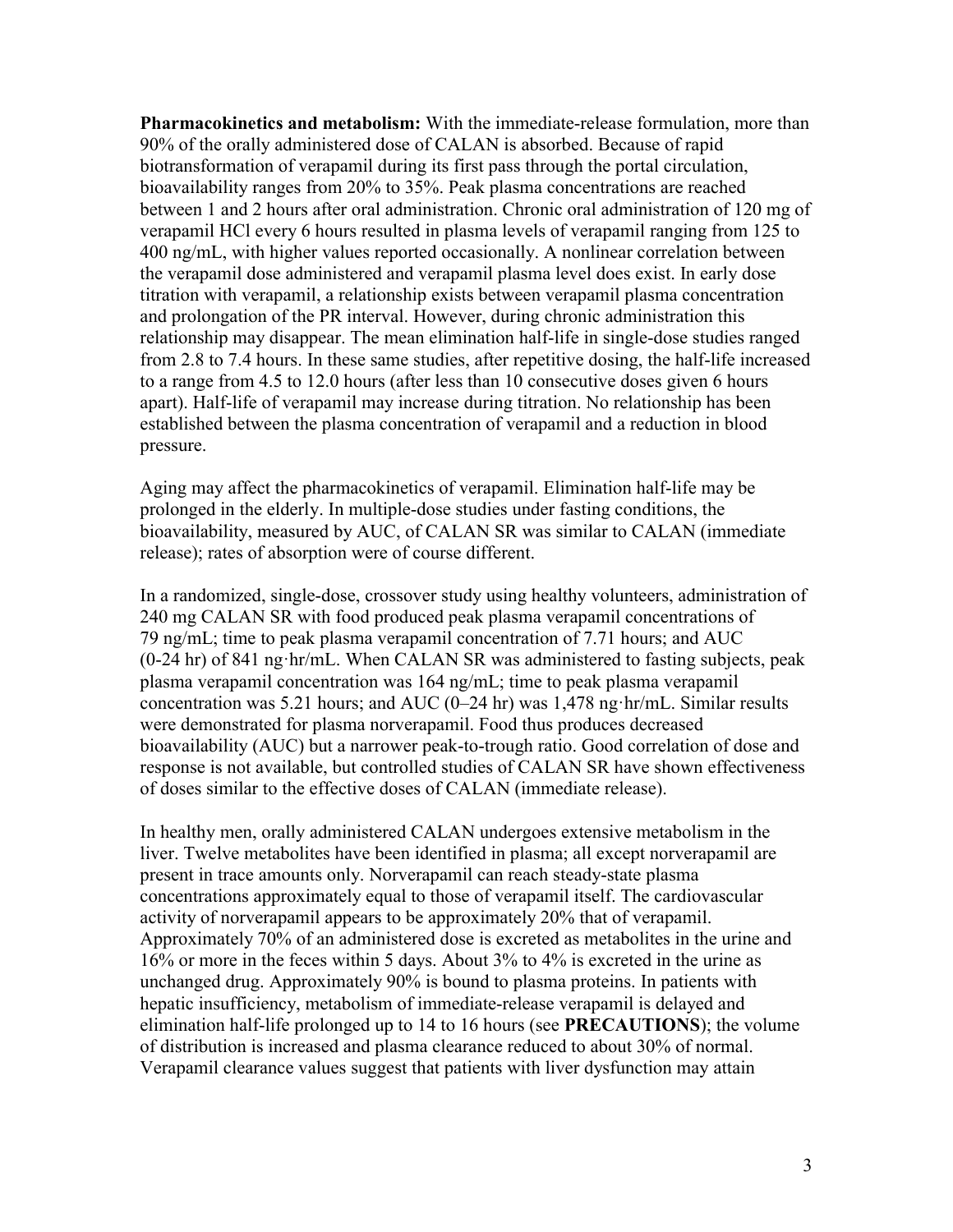therapeutic verapamil plasma concentrations with one third of the oral daily dose required for patients with normal liver function.

After four weeks of oral dosing (120 mg q.i.d.), verapamil and norverapamil levels were noted in the cerebrospinal fluid with estimated partition coefficient of 0.06 for verapamil and 0.04 for norverapamil.

In ten healthy males, administration of oral verapamil (80 mg every 8 hours for 6 days) and a single oral dose of ethanol  $(0.8 \text{ g/kg})$  resulted in a 17% increase in mean peak ethanol concentrations (106.45  $\pm$  21.40 to 124.23  $\pm$  24.74 mg·hr/dL) compared to placebo. The area under the blood ethanol concentration versus time curve (AUC over 12 hours) increased by 30% (365.67  $\pm$  93.52 to 475.07  $\pm$  97.24 mg·hr/dL). Verapamil AUCs were positively correlated  $(r=0.71)$  to increased ethanol blood AUC values (see **PRECAUTIONS, Drug interactions**).

**Hemodynamics and myocardial metabolism:** CALAN reduces afterload and myocardial contractility. Improved left ventricular diastolic function in patients with Idiopathic Hypertrophic Subaortic Stenosis (IHSS) and those with coronary heart disease has also been observed with CALAN. In most patients, including those with organic cardiac disease, the negative inotropic action of CALAN is countered by reduction of afterload, and cardiac index is usually not reduced. However, in patients with severe left ventricular dysfunction (eg, pulmonary wedge pressure above 20 mm Hg or ejection fraction less than 30%), or in patients taking beta-adrenergic blocking agents or other cardiodepressant drugs, deterioration of ventricular function may occur (see **PRECAUTIONS, Drug interactions**).

**Pulmonary function:** CALAN does not induce bronchoconstriction and, hence, does not impair ventilatory function.

## **INDICATIONS AND USAGE**

CALAN SR is indicated for the treatment of hypertension, to lower blood pressure. Lowering blood pressure reduces the risk of fatal and nonfatal cardiovascular events, primarily strokes and myocardial infarctions. These benefits have been seen in controlled trials of antihypertensive drugs from a wide variety of pharmacologic classes including this drug.

Control of high blood pressure should be part of comprehensive cardiovascular risk management, including, as appropriate, lipid control, diabetes management, antithrombotic therapy, smoking cessation, exercise, and limited sodium intake. Many patients will require more than one drug to achieve blood pressure goals. For specific advice on goals and management, see published guidelines, such as those of the National High Blood Pressure Education Program's Joint National Committee on Prevention, Detection, Evaluation, and Treatment of High Blood Pressure (JNC).

Numerous antihypertensive drugs, from a variety of pharmacologic classes and with different mechanisms of action, have been shown in randomized controlled trials to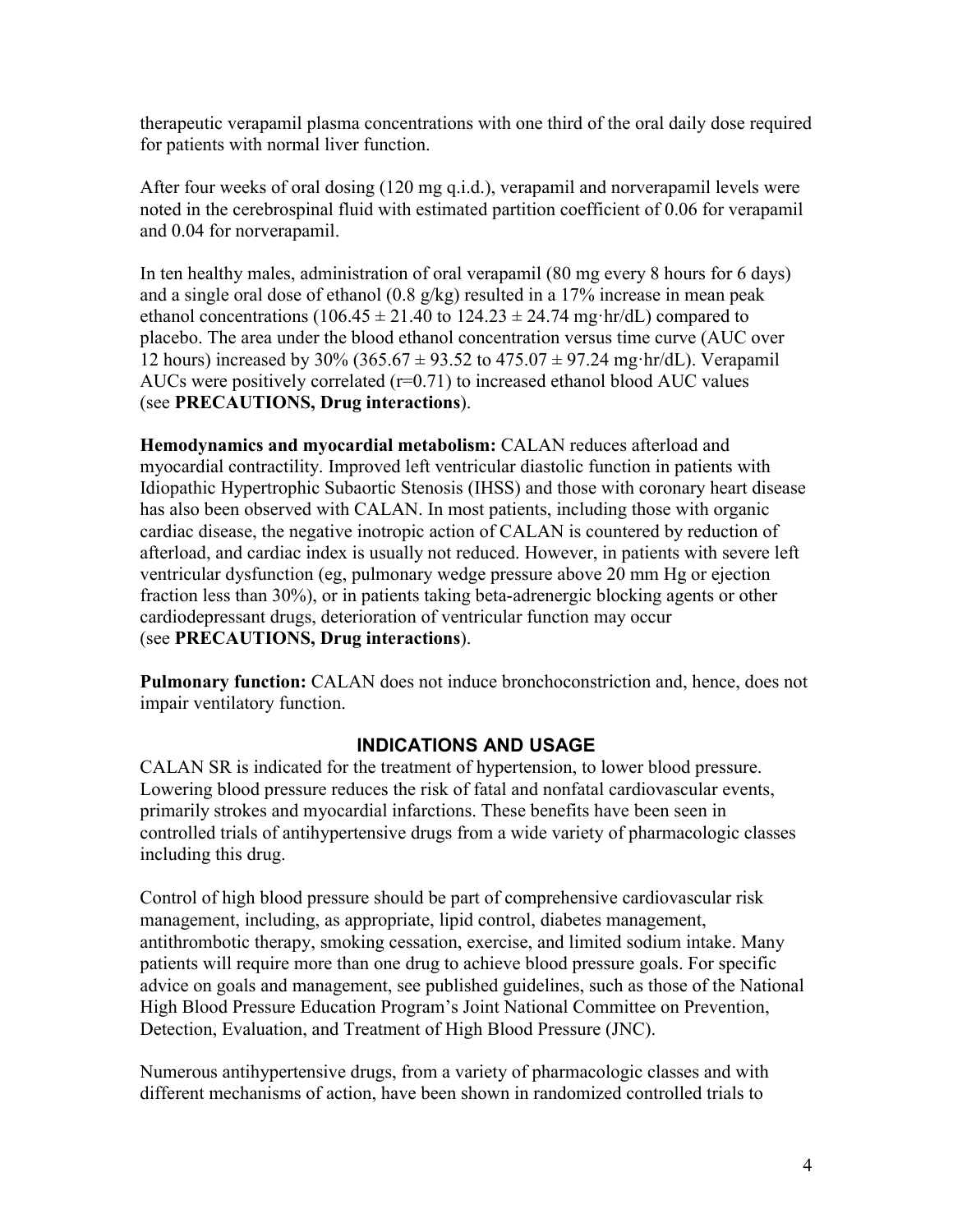reduce cardiovascular morbidity and mortality, and it can be concluded that it is blood pressure reduction, and not some other pharmacologic property of the drugs, that is largely responsible for those benefits. The largest and most consistent cardiovascular outcome benefit has been a reduction in the risk of stroke, but reductions in myocardial infarction and cardiovascular mortality also have been seen regularly.

Elevated systolic or diastolic pressure causes increased cardiovascular risk, and the absolute risk increase per mmHg is greater at higher blood pressures, so that even modest reductions of severe hypertension can provide substantial benefit. Relative risk reduction from blood pressure reduction is similar across populations with varying absolute risk, so the absolute benefit is greater in patients who are at higher risk independent of their hypertension (for example, patients with diabetes or hyperlipidemia), and such patients would be expected to benefit from more aggressive treatment to a lower blood pressure goal.

Some antihypertensive drugs have smaller blood pressure effects (as monotherapy) in black patients, and many antihypertensive drugs have additional approved indications and effects (e.g., on angina, heart failure, or diabetic kidney disease). These considerations may guide selection of therapy.

## **CONTRAINDICATIONS**

Verapamil HCl extended-release tablets are contraindicated in:

- 1. Severe left ventricular dysfunction (see **WARNINGS**)
- 2. Hypotension (systolic pressure less than 90 mm Hg) or cardiogenic shock
- 3. Sick sinus syndrome (except in patients with a functioning artificial ventricular pacemaker)
- 4. Second- or third-degree AV block (except in patients with a functioning artificial ventricular pacemaker)
- 5. Patients with atrial flutter or atrial fibrillation and an accessory bypass tract (eg, Wolff-Parkinson-White, Lown-Ganong-Levine syndromes) (see **WARNINGS**)
- 6. Patients with known hypersensitivity to verapamil hydrochloride

## **WARNINGS**

**Heart failure:** Verapamil has a negative inotropic effect, which in most patients is compensated by its afterload reduction (decreased systemic vascular resistance) properties without a net impairment of ventricular performance. In clinical experience with 4,954 patients, 87 (1.8%) developed congestive heart failure or pulmonary edema. Verapamil should be avoided in patients with severe left ventricular dysfunction (eg, ejection fraction less than 30%) or moderate to severe symptoms of cardiac failure and in patients with any degree of ventricular dysfunction if they are receiving a beta-adrenergic blocker (see **PRECAUTIONS, Drug interactions**). Patients with milder ventricular dysfunction should, if possible, be controlled with optimum doses of digitalis and/or diuretics before verapamil treatment. **(Note interactions with digoxin under PRECAUTIONS)**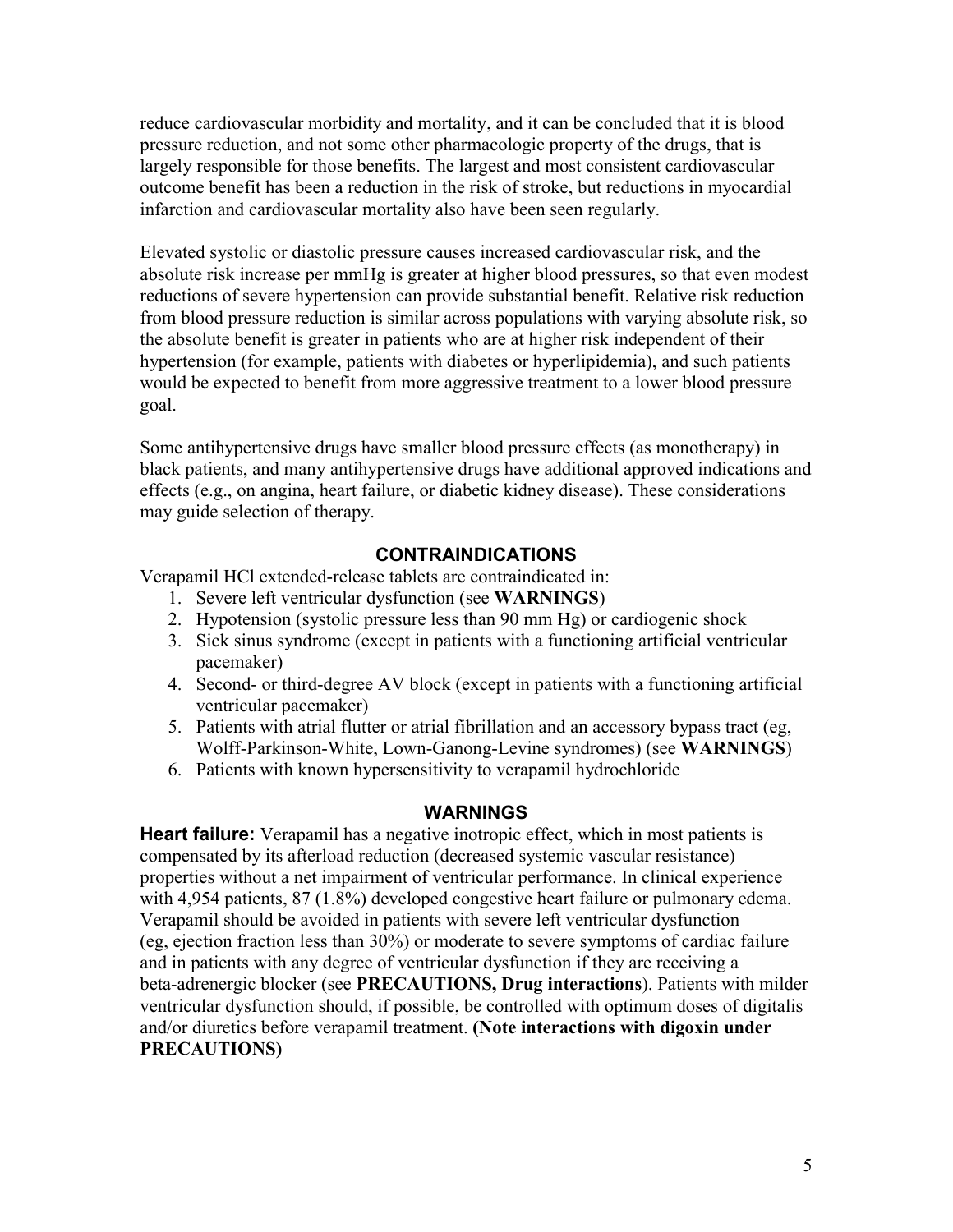**Hypotension:** Occasionally, the pharmacologic action of verapamil may produce a decrease in blood pressure below normal levels, which may result in dizziness or symptomatic hypotension. The incidence of hypotension observed in 4,954 patients enrolled in clinical trials was 2.5%. In hypertensive patients, decreases in blood pressure below normal are unusual. Tilt-table testing (60 degrees) was not able to induce orthostatic hypotension.

**Elevated liver enzymes:** Elevations of transaminases with and without concomitant elevations in alkaline phosphatase and bilirubin have been reported. Such elevations have sometimes been transient and may disappear even in the face of continued verapamil treatment. Several cases of hepatocellular injury related to verapamil have been proven by rechallenge; half of these had clinical symptoms (malaise, fever, and/or right upper quadrant pain) in addition to elevation of SGOT, SGPT, and alkaline phosphatase. Periodic monitoring of liver function in patients receiving verapamil is therefore prudent.

#### **Accessory bypass tract (Wolff-Parkinson-White or Lown-Ganong-Levine):**

Some patients with paroxysmal and/or chronic atrial fibrillation or atrial flutter and a coexisting accessory AV pathway have developed increased antegrade conduction across the accessory pathway bypassing the AV node, producing a very rapid ventricular response or ventricular fibrillation after receiving intravenous verapamil (or digitalis). Although a risk of this occurring with oral verapamil has not been established, such patients receiving oral verapamil may be at risk and its use in these patients is contraindicated (see **CONTRAINDICATIONS**). Treatment is usually DC-cardioversion. Cardioversion has been used safely and effectively after oral CALAN.

**Atrioventricular block:** The effect of verapamil on AV conduction and the SA node may cause asymptomatic first-degree AV block and transient bradycardia, sometimes accompanied by nodal escape rhythms. PR-interval prolongation is correlated with verapamil plasma concentrations, especially during the early titration phase of therapy. Higher degrees of AV block, however, were infrequently (0.8%) observed. Marked first-degree block or progressive development to second- or third-degree AV block, requires a reduction in dosage or, in rare instances, discontinuation of verapamil HCl and institution of appropriate therapy, depending upon the clinical situation.

**Patients with hypertrophic cardiomyopathy (IHSS):** In 120 patients with hypertrophic cardiomyopathy (most of them refractory or intolerant to propranolol) who received therapy with verapamil at doses up to 720 mg/day, a variety of serious adverse effects were seen. Three patients died in pulmonary edema; all had severe left ventricular outflow obstruction and a past history of left ventricular dysfunction. Eight other patients had pulmonary edema and/or severe hypotension; abnormally high (greater than 20 mm Hg) pulmonary wedge pressure and a marked left ventricular outflow obstruction were present in most of these patients. Concomitant administration of quinidine (see **PRECAUTIONS, Drug interactions**) preceded the severe hypotension in 3 of the 8 patients (2 of whom developed pulmonary edema). Sinus bradycardia occurred in 11% of the patients, second-degree AV block in 4%, and sinus arrest in 2%. It must be appreciated that this group of patients had a serious disease with a high mortality rate.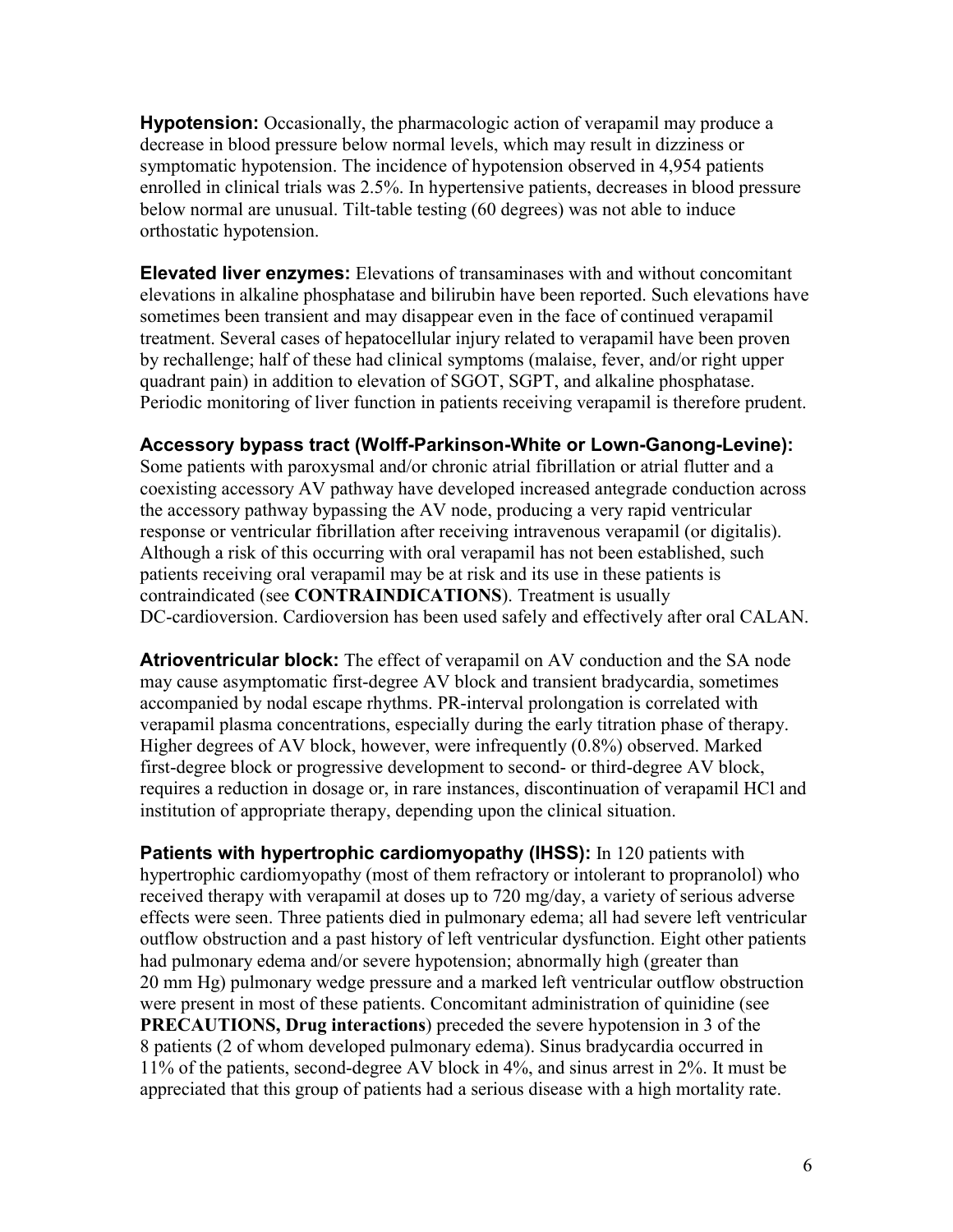Most adverse effects responded well to dose reduction, and only rarely did verapamil use have to be discontinued.

# **PRECAUTIONS**

# **General**

**Use in patients with impaired hepatic function:** Since verapamil is highly metabolized by the liver, it should be administered cautiously to patients with impaired hepatic function. Severe liver dysfunction prolongs the elimination half-life of immediate-release verapamil to about 14 to 16 hours; hence, approximately 30% of the dose given to patients with normal liver function should be administered to these patients. Careful monitoring for abnormal prolongation of the PR interval or other signs of excessive pharmacologic effects (see **OVERDOSAGE**) should be carried out.

**Use in patients with attenuated (decreased) neuromuscular transmission:** It has been reported that verapamil decreases neuromuscular transmission in patients with Duchenne's muscular dystrophy, and that verapamil prolongs recovery from the neuromuscular blocking agent vecuronium. It may be necessary to decrease the dosage of verapamil when it is administered to patients with attenuated neuromuscular transmission.

**Use in patients with impaired renal function:** About 70% of an administered dose of verapamil is excreted as metabolites in the urine. Verapamil is not removed by hemodialysis. Until further data are available, verapamil should be administered cautiously to patients with impaired renal function. These patients should be carefully monitored for abnormal prolongation of the PR interval or other signs of overdosage (see **OVERDOSAGE**).

## **Drug interactions**

**Cytochrome inducers/inhibitors:** *In vitro* metabolic studies indicate that verapamil is metabolized by cytochrome P450 CYP3A4, CYP1A2, CYP2C8, CYP2C9, and CYP2C18. Clinically significant interactions have been reported with inhibitors of CYP3A4 (e.g., erythromycin, ritonavir) causing elevation of plasma levels of verapamil while inducers of CYP3A4 (e.g., rifampin) have caused a lowering of plasma levels of verapamil.

**HMG-CoA reductase inhibitors:** The use of HMG-CoA reductase inhibitors that are CYP3A4 substrates in combination with verapamil has been associated with reports of myopathy/rhabdomyolysis.

Co-administration of multiple doses of 10 mg of verapamil with 80 mg simvastatin resulted in exposure to simvastatin 2.5-fold that following simvastatin alone. Limit the dose of simvastatin in patients on verapamil to 10 mg daily. Limit the daily dose of lovastatin to 40 mg. Lower starting and maintenance doses of other CYP3A4 substrates (e.g., atorvastatin) may be required as verapamil may increase the plasma concentration of these drugs.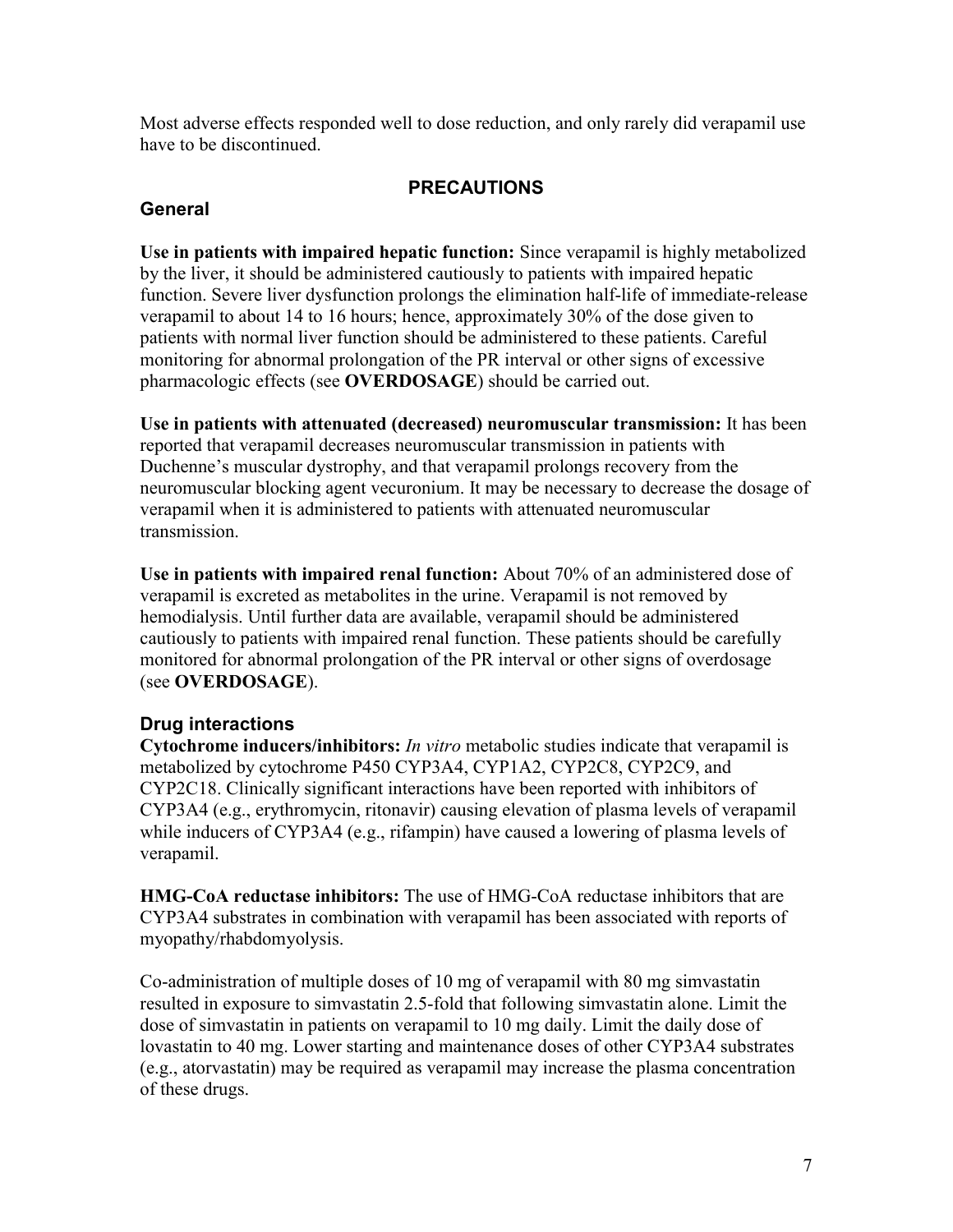**Ivabradine:** Concurrent use of verapamil increases exposure to ivabradine and may exacerbate bradycardia and conduction disturbances. Avoid co-administration of verapamil and ivabradine.

**Beta-blockers:** Concomitant therapy with beta-adrenergic blockers and verapamil may result in additive negative effects on heart rate, atrioventricular conduction and/or cardiac contractility. The combination of extended-release verapamil and beta-adrenergic blocking agents has not been studied. However, there have been reports of excessive bradycardia and AV block, including complete heart block, when the combination has been used for the treatment of hypertension. For hypertensive patients, the risks of combined therapy may outweigh the potential benefits. The combination should be used only with caution and close monitoring.

Asymptomatic bradycardia (36 beats/min) with a wandering atrial pacemaker has been observed in a patient receiving concomitant timolol (a beta-adrenergic blocker) eyedrops and oral verapamil.

A decrease in metoprolol and propranolol clearance has been observed when either drug is administered concomitantly with verapamil. A variable effect has been seen when verapamil and atenolol were given together.

**Digitalis:** Clinical use of verapamil in digitalized patients has shown the combination to be well tolerated if digoxin doses are properly adjusted. However, chronic verapamil treatment can increase serum digoxin levels by 50% to 75% during the first week of therapy, and this can result in digitalis toxicity. In patients with hepatic cirrhosis the influence of verapamil on digoxin kinetics is magnified. Verapamil may reduce total body clearance and extrarenal clearance of digitoxin by 27% and 29%, respectively. Maintenance and digitalization doses should be reduced when verapamil is administered, and the patient should be carefully monitored to avoid over- or under-digitalization. Whenever over-digitalization is suspected, the daily dose of digitalis should be reduced or temporarily discontinued. On discontinuation of CALAN use, the patient should be reassessed to avoid under-digitalization.

**Antihypertensive agents:** Verapamil administered concomitantly with oral antihypertensive agents (eg, vasodilators, angiotensin-converting enzyme inhibitors, diuretics, beta-blockers) will usually have an additive effect on lowering blood pressure. Patients receiving these combinations should be appropriately monitored. Concomitant use of agents that attenuate alpha-adrenergic function with verapamil may result in a reduction in blood pressure that is excessive in some patients. Such an effect was observed in one study following the concomitant administration of verapamil and prazosin.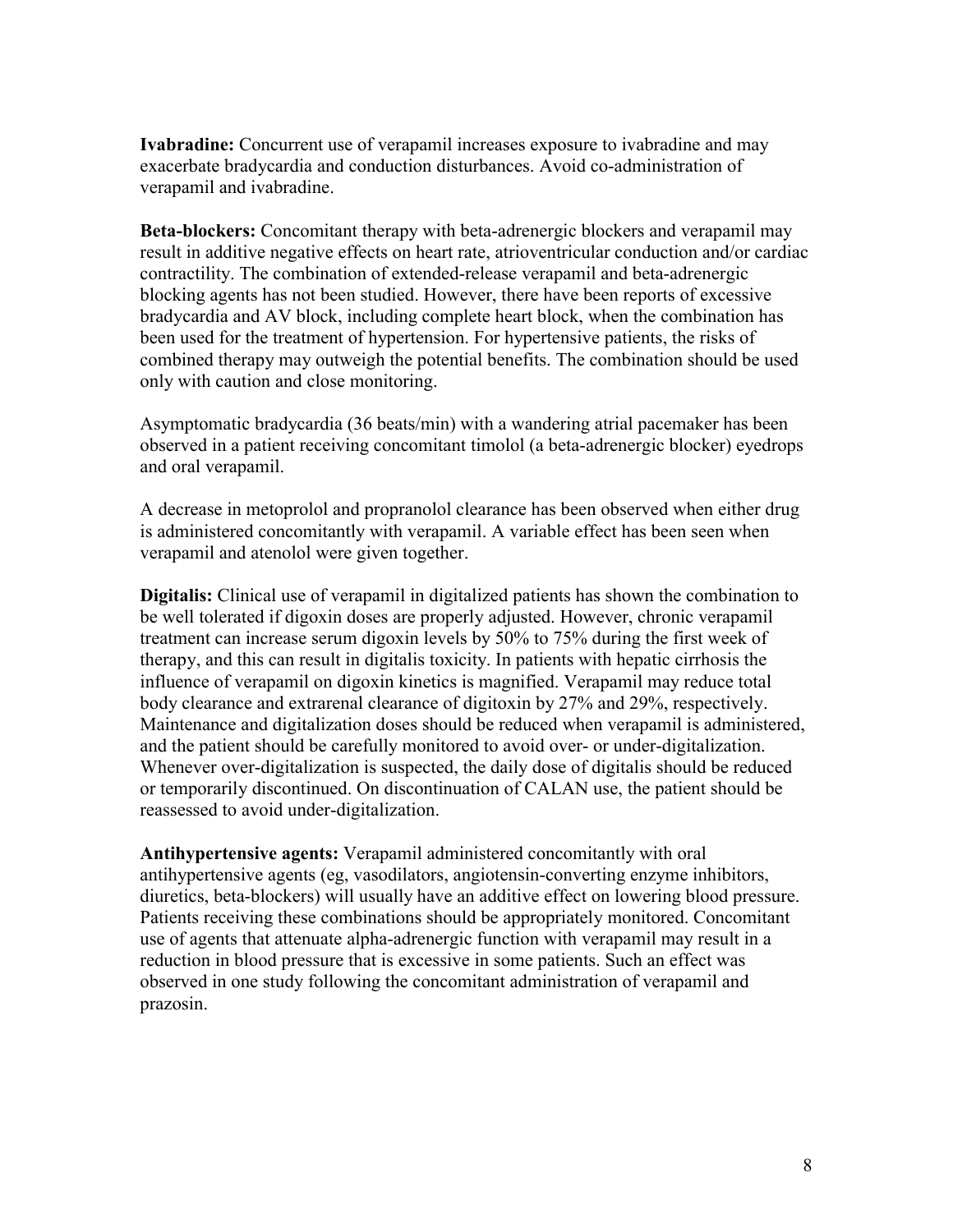### **Antiarrhythmic agents:**

*Disopyramide:* Until data on possible interactions between verapamil and disopyramide phosphate are obtained, disopyramide should not be administered within 48 hours before or 24 hours after verapamil administration.

*Flecainide:* A study in healthy volunteers showed that the concomitant administration of flecainide and verapamil may have additive effects on myocardial contractility, AV conduction, and repolarization. Concomitant therapy with flecainide and verapamil may result in additive negative inotropic effect and prolongation of atrioventricular conduction.

*Quinidine:* In a small number of patients with hypertrophic cardiomyopathy (IHSS), concomitant use of verapamil and quinidine resulted in significant hypotension. Until further data are obtained, combined therapy of verapamil and quinidine in patients with hypertrophic cardiomyopathy should probably be avoided.

The electrophysiologic effects of quinidine and verapamil on AV conduction were studied in 8 patients. Verapamil significantly counteracted the effects of quinidine on AV conduction. There has been a report of increased quinidine levels during verapamil therapy.

### **Other agents:**

*Alcohol:* Verapamil has been found to inhibit ethanol elimination significantly, resulting in elevated blood ethanol concentrations that may prolong the intoxicating effects of alcohol (see **CLINICAL PHARMACOLOGY, Pharmacokinetics and metabolism**).

*Nitrates:* Verapamil has been given concomitantly with short- and long-acting nitrates without any undesirable drug interactions. The pharmacologic profile of both drugs and the clinical experience suggest beneficial interactions.

*Cimetidine:* The interaction between cimetidine and chronically administered verapamil has not been studied. Variable results on clearance have been obtained in acute studies of healthy volunteers; clearance of verapamil was either reduced or unchanged.

*Lithium:* Increased sensitivity to the effects of lithium (neurotoxicity) has been reported during concomitant verapamil-lithium therapy; lithium levels have been observed sometimes to increase, sometimes to decrease, and sometimes to be unchanged. Patients receiving both drugs must be monitored carefully.

*Carbamazepine:* Verapamil therapy may increase carbamazepine concentrations during combined therapy. This may produce carbamazepine side effects such as diplopia, headache, ataxia, or dizziness.

*Rifampin:* Therapy with rifampin may markedly reduce oral verapamil bioavailability.

*Phenobarbital:* Phenobarbital therapy may increase verapamil clearance.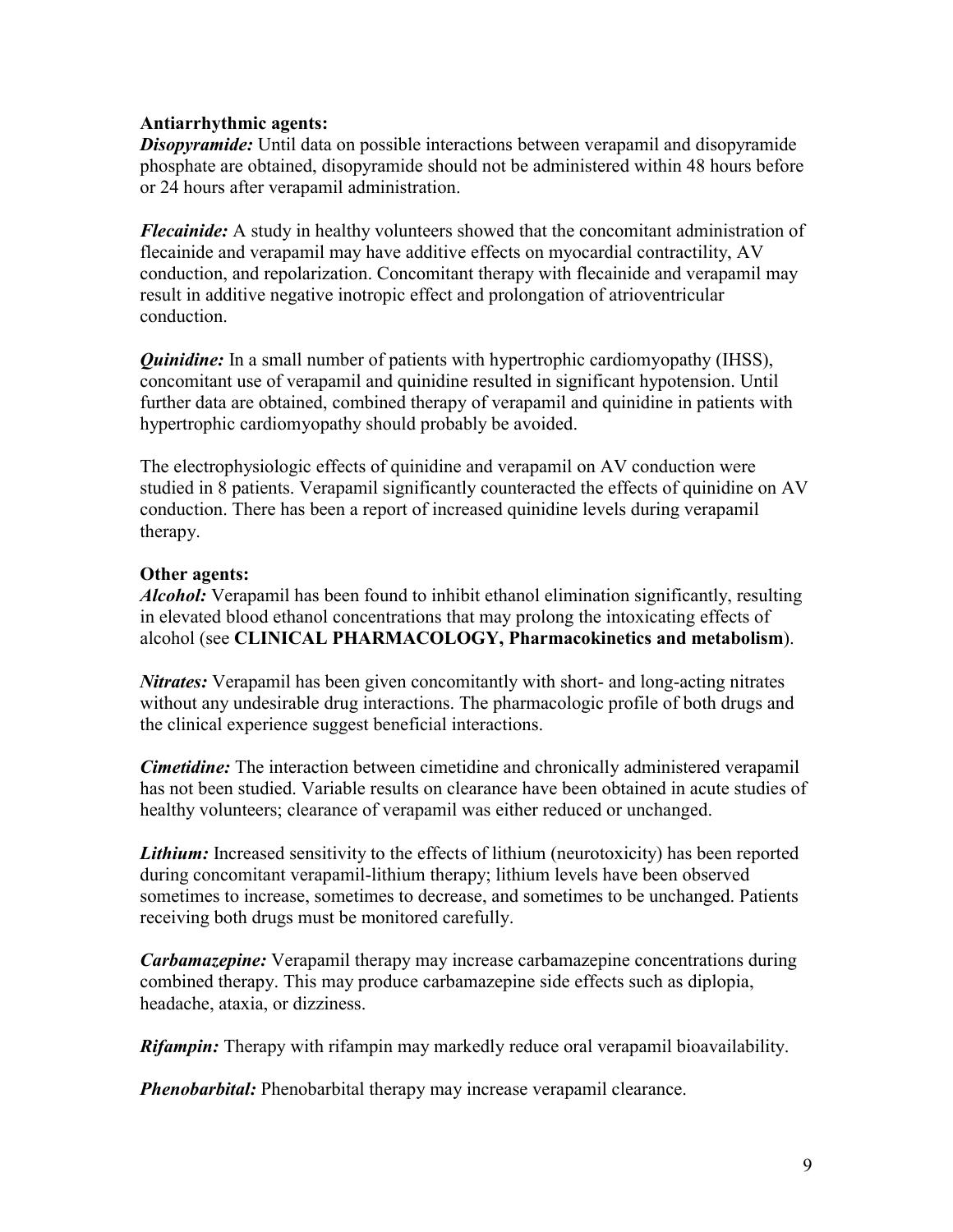*Cyclosporin:* Verapamil therapy may increase serum levels of cyclosporin.

**Theophylline:** Verapamil may inhibit the clearance and increase the plasma levels of theophylline.

*Inhalation anesthetics:* Animal experiments have shown that inhalation anesthetics depress cardiovascular activity by decreasing the inward movement of calcium ions. When used concomitantly, inhalation anesthetics and calcium antagonists, such as verapamil, should each be titrated carefully to avoid excessive cardiovascular depression.

*Neuromuscular blocking agents:* Clinical data and animal studies suggest that verapamil may potentiate the activity of neuromuscular blocking agents (curare-like and depolarizing). It may be necessary to decrease the dose of verapamil and/or the dose of the neuromuscular blocking agent when the drugs are used concomitantly.

*Telithromycin:* Hypotension and bradyarrhythmias have been observed in patients receiving concurrent telithromycin, an antibiotic in the ketolide class.

*Clonidine:* Sinus bradycardia resulting in hospitalization and pacemaker insertion has been reported in association with the use of clonidine concurrently with verapamil. Monitor heart rate in patients receiving concomitant verapamil and clonidine.

*Mammalian target of rapamycin (mTOR) inhibitors:* In a study of 25 healthy volunteers with co-administration of verapamil with sirolimus, whole blood sirolimus  $C_{\text{max}}$  and AUC were increased 130% and 120%, respectively. Plasma S- $(-)$  verapamil  $C_{\text{max}}$  and AUC were both increased 50%. Co-administration of verapamil with everolimus in 16 healthy volunteers increased the  $C_{\text{max}}$  and AUC of everolimus by 130% and 250%, respectively. With concomitant use of mTOR inhibitors (e.g., sirolimus, temsirolimus, and everolimus) and verapamil, consider appropriate dose reductions of both medications.

**Carcinogenesis, mutagenesis, impairment of fertility:** An 18-month toxicity study in rats, at a low multiple (6-fold) of the maximum recommended human dose, and not the maximum tolerated dose, did not suggest a tumorigenic potential. There was no evidence of a carcinogenic potential of verapamil administered in the diet of rats for two years at doses of 10, 35, and 120 mg/kg/day or approximately 1, 3.5, and 12 times, respectively, the maximum recommended human daily dose (480 mg/day or  $9.6 \text{ mg/kg/day}$ ).

Verapamil was not mutagenic in the Ames test in 5 test strains at 3 mg per plate with or without metabolic activation.

Studies in female rats at daily dietary doses up to 5.5 times (55 mg/kg/day) the maximum recommended human dose did not show impaired fertility. Effects on male fertility have not been determined.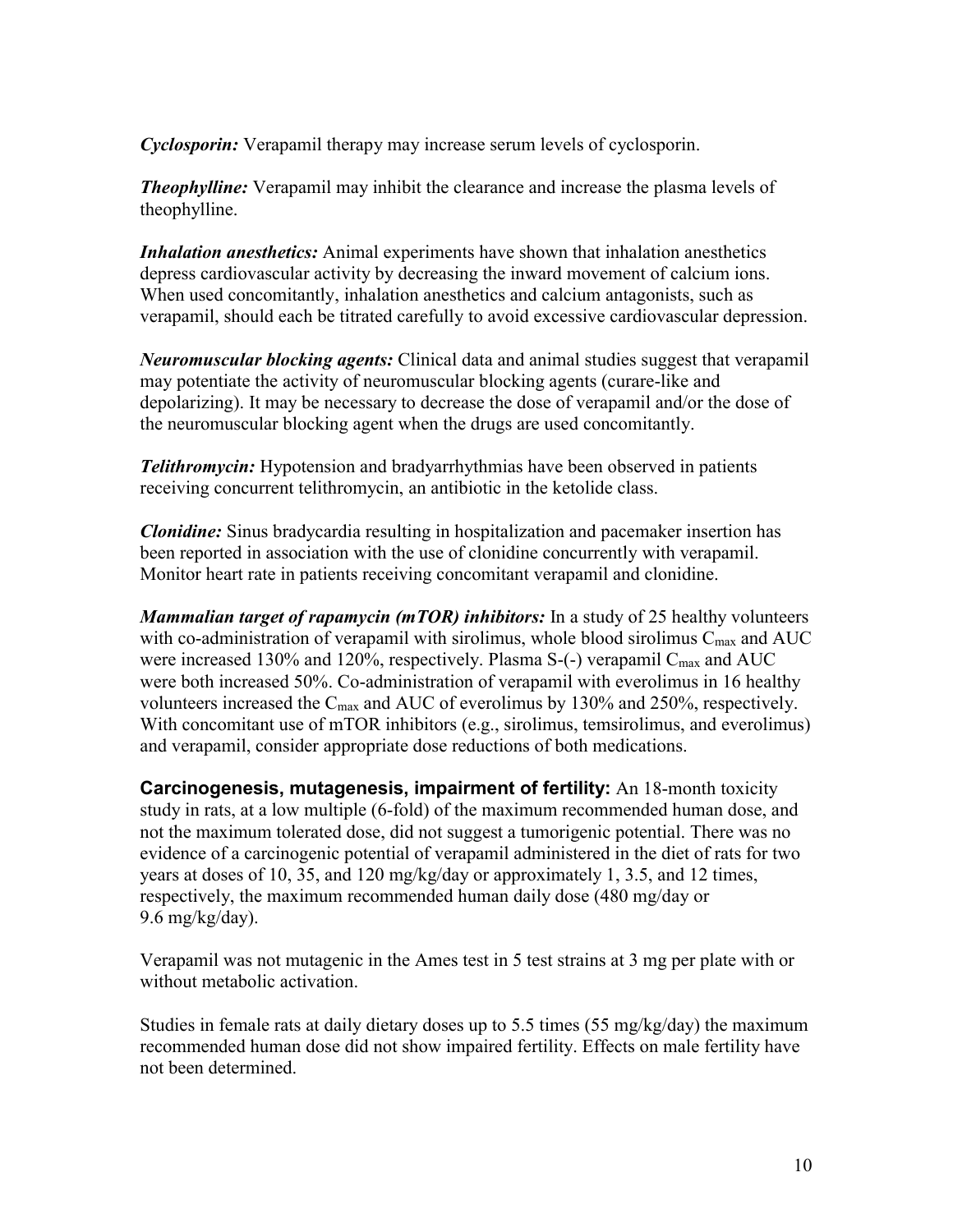**Pregnancy:** Reproduction studies have been performed in rabbits and rats at oral doses up to 1.5 (15 mg/kg/day) and 6 (60 mg/kg/day) times the human oral daily dose, respectively, and have revealed no evidence of teratogenicity. In the rat, however, this multiple of the human dose was embryocidal and retarded fetal growth and development, probably because of adverse maternal effects reflected in reduced weight gains of the dams. This oral dose has also been shown to cause hypotension in rats. There are no adequate and well-controlled studies in pregnant women. Because animal reproduction studies are not always predictive of human response, this drug should be used during pregnancy only if clearly needed. Verapamil crosses the placental barrier and can be detected in umbilical vein blood at delivery.

**Labor and delivery:** It is not known whether the use of verapamil during labor or delivery has immediate or delayed adverse effects on the fetus, or whether it prolongs the duration of labor or increases the need for forceps delivery or other obstetric intervention. Such adverse experiences have not been reported in the literature, despite a long history of use of verapamil in Europe in the treatment of cardiac side effects of beta-adrenergic agonist agents used to treat premature labor.

**Nursing mothers:** Verapamil is excreted in human milk. Because of the potential for adverse reactions in nursing infants from verapamil, nursing should be discontinued while verapamil is administered.

**Pediatric use:** Safety and efficacy of CALAN SR in pediatric patients below the age of 18 years have not been established.

**Animal pharmacology and/or animal toxicology:** In chronic animal toxicology studies, verapamil caused lenticular and/or suture line changes at 30 mg/kg/day or greater, and frank cataracts at 62.5 mg/kg/day or greater in the beagle dog but not in the rat. Development of cataracts due to verapamil has not been reported in man.

## **ADVERSE REACTIONS**

Serious adverse reactions are uncommon when verapamil therapy is initiated with upward dose titration within the recommended single and total daily dose. See **WARNINGS** for discussion of heart failure, hypotension, elevated liver enzymes, AV block, and rapid ventricular response. Reversible (upon discontinuation of verapamil) non-obstructive, paralytic ileus has been infrequently reported in association with the use of verapamil. The following reactions to orally administered verapamil occurred at rates greater than 1.0% or occurred at lower rates but appeared clearly drug-related in clinical trials in 4,954 patients:

| Constipation     |         | 7.3% Dyspnea                               | $1.4\%$ |
|------------------|---------|--------------------------------------------|---------|
| <b>Dizziness</b> |         | 3.3% Bradycardia                           |         |
| Nausea           | $2.7\%$ | (HR < 50/min)                              | $1.4\%$ |
| Hypotension      |         | $2.5\%$ AV block                           |         |
| Headache         | $2.2\%$ | (total $1^\circ$ , $2^\circ$ , $3^\circ$ ) | $1.2\%$ |
| Edema            | $1.9\%$ | $(2^{\circ}$ and $3^{\circ})$              | 0.8%    |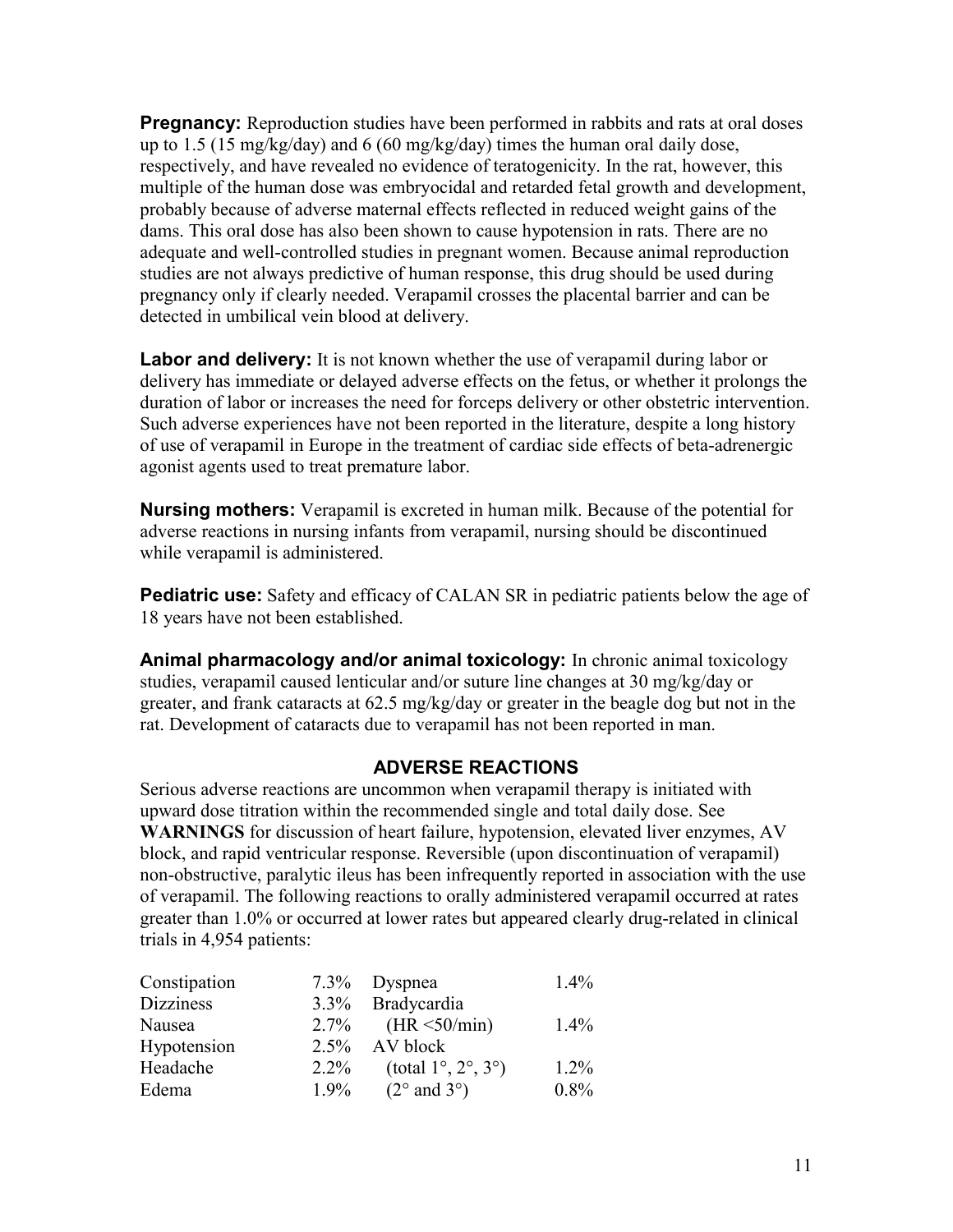| CHF, Pulmonary |         | Rash             | $1.2\%$ |
|----------------|---------|------------------|---------|
| edema          |         | $1.8\%$ Flushing | $0.6\%$ |
| Fatigue        | $1.7\%$ |                  |         |

Elevated liver enzymes (see **WARNINGS**)

In clinical trials related to the control of ventricular response in digitalized patients who had atrial fibrillation or flutter, ventricular rates below 50/min at rest occurred in 15% of patients and asymptomatic hypotension occurred in 5% of patients.

The following reactions, reported in 1% or less of patients, occurred under conditions (open trials, marketing experience) where a causal relationship is uncertain; they are listed to alert the physician to a possible relationship:

*Cardiovascular:* angina pectoris, atrioventricular dissociation, chest pain, claudication, myocardial infarction, palpitations, purpura (vasculitis), syncope.

*Digestive system:* diarrhea, dry mouth, gastrointestinal distress, gingival hyperplasia.

*Hemic and lymphatic:* ecchymosis or bruising.

*Nervous system:* cerebrovascular accident, confusion, equilibrium disorders, insomnia, muscle cramps, paresthesia, psychotic symptoms, shakiness, somnolence.

*Skin:* arthralgia and rash, exanthema, hair loss, hyperkeratosis, macules, sweating, urticaria, Stevens-Johnson syndrome, erythema multiforme.

*Special senses:* blurred vision, tinnitus.

*Urogenital:* gynecomastia, galactorrhea/hyperprolactinemia, increased urination, spotty menstruation, impotence.

**Treatment of acute cardiovascular adverse reactions:** The frequency of cardiovascular adverse reactions that require therapy is rare; hence, experience with their treatment is limited. Whenever severe hypotension or complete AV block occurs following oral administration of verapamil, the appropriate emergency measures should be applied immediately; eg, intravenously administered norepinephrine bitartrate, atropine sulfate, isoproterenol HCl (all in the usual doses), or calcium gluconate (10% solution). In patients with hypertrophic cardiomyopathy (IHSS), alpha-adrenergic agents (phenylephrine HCl, metaraminol bitartrate, or methoxamine HCl) should be used to maintain blood pressure, and isoproterenol and norepinephrine should be avoided. If further support is necessary, dopamine HCl or dobutamine HCl may be administered. Actual treatment and dosage should depend on the severity of the clinical situation and the judgment and experience of the treating physician.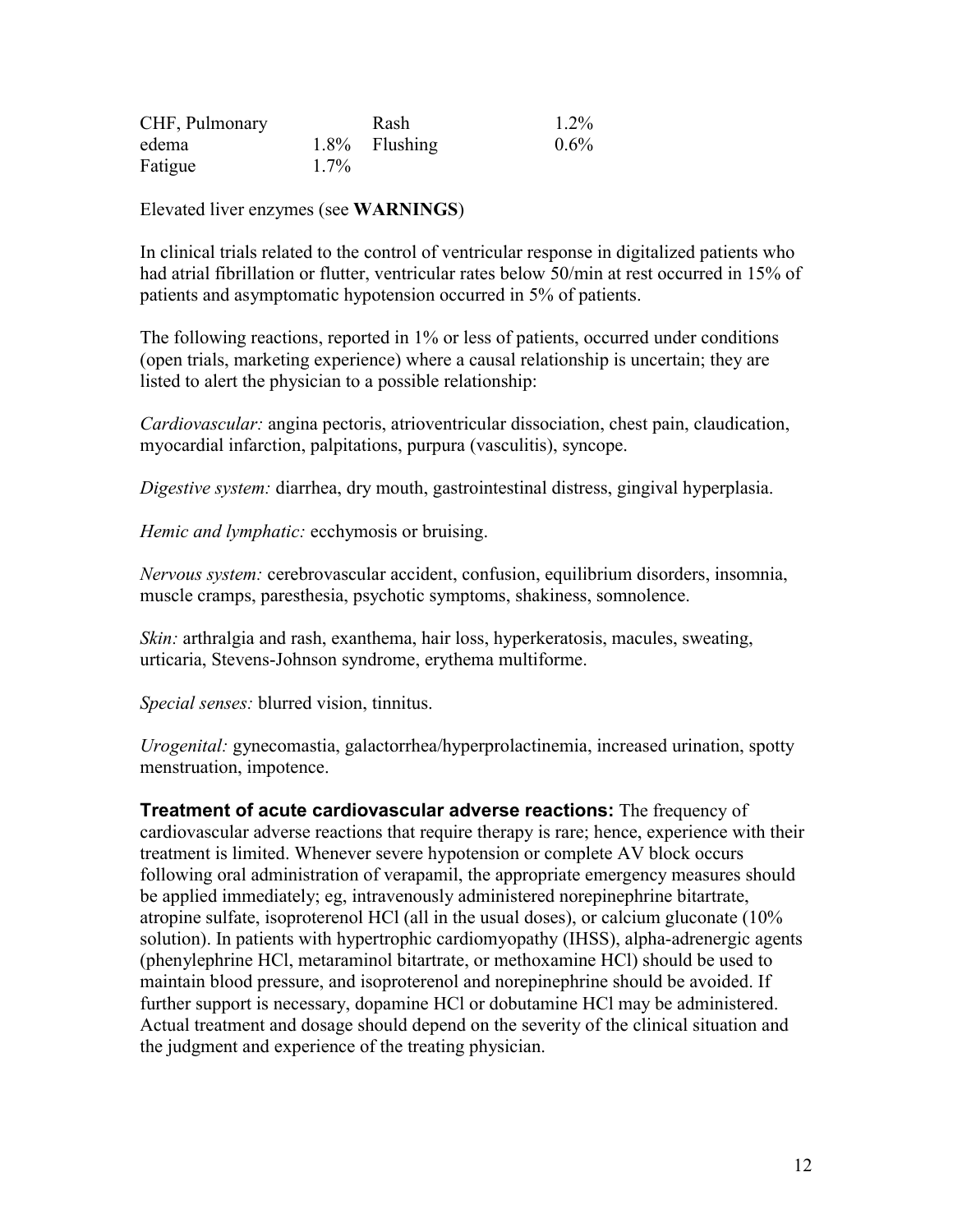### **OVERDOSAGE**

Overdose with verapamil may lead to pronounced hypotension, bradycardia, and conduction system abnormalities (eg, junctional rhythm with AV dissociation and high degree AV block, including asystole). Other symptoms secondary to hypoperfusion (eg, metabolic acidosis, hyperglycemia, hyperkalemia, renal dysfunction, and convulsions) may be evident.

Treat all verapamil overdoses as serious and maintain observation for at least 48 hours (especially CALAN SR), preferably under continuous hospital care. Delayed pharmacodynamic consequences may occur with the extended-release formulation. Verapamil is known to decrease gastrointestinal transit time.

In overdose, extended-release tablets of CALAN SR have occasionally been reported to form concretions within the stomach or intestines. These concretions have not been visible on plain radiographs of the abdomen, and no medical means of gastrointestinal emptying is of proven efficacy in removing them. Endoscopy might reasonably be considered in cases of massive overdose when symptoms are unusually prolonged.

Treatment of overdosage should be supportive. Beta-adrenergic stimulation or parenteral administration of calcium solutions may increase calcium ion flux across the slow channel and have been used effectively in treatment of deliberate overdosage with verapamil. Continued treatment with large doses of calcium may produce a response. In a few reported cases, overdose with calcium channel blockers that was initially refractory to atropine became more responsive to this treatment when the patients received large doses (close to 1 g/hr for more than 24 hr) of calcium chloride. Verapamil cannot be removed by hemodialysis. Clinically significant hypotensive reactions or high degree AV block should be treated with vasopressor agents or cardiac pacing, respectively. Asystole should be handled by the usual measures including cardiopulmonary resuscitation.

#### **DOSAGE AND ADMINISTRATION**

**Essential hypertension:** The dose of CALAN SR should be individualized by titration and the drug should be administered with food. Initiate therapy with 180 mg of extended-release verapamil HCl, CALAN SR, given in the morning. Lower initial doses of 120 mg a day may be warranted in patients who may have an increased response to verapamil (eg, the elderly or small people). Upward titration should be based on therapeutic efficacy and safety evaluated weekly and approximately 24 hours after the previous dose. The antihypertensive effects of CALAN SR are evident within the first week of therapy.

If adequate response is not obtained with 180 mg of CALAN SR, the dose may be titrated upward in the following manner:

- a) 240 mg each morning,
- b) 180 mg each morning plus
	- 180 mg each evening; or
	- 240 mg each morning plus
	- 120 mg each evening,